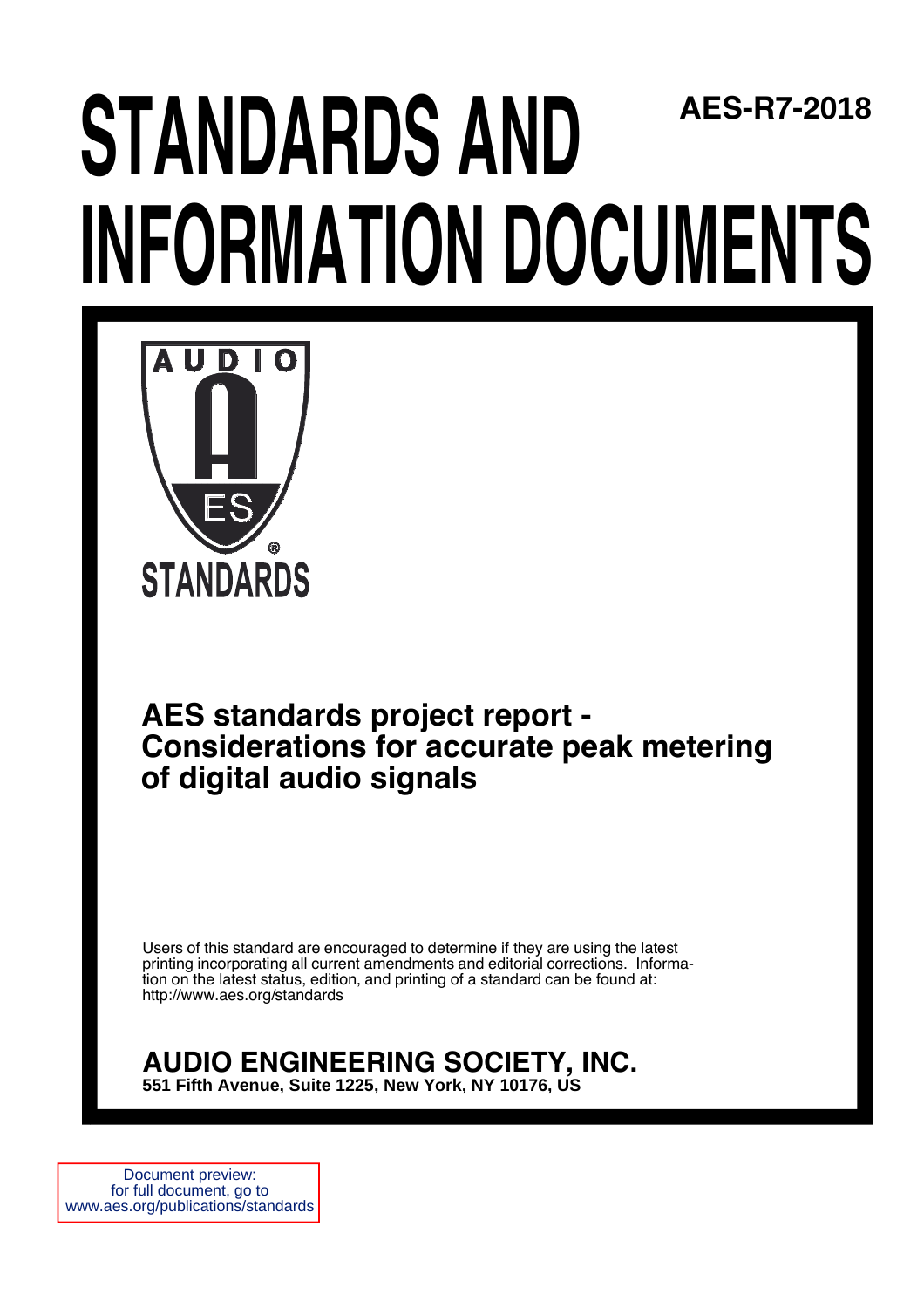

The AES Standards Committee is the organization responsible for the standards program of the Audio Engineering Society. It publishes technical standards, information documents and technical reports. Working groups and task groups with a fully international membership are engaged in writing standards covering fields that include topics of specific relevance to professional audio. Membership of any AES standards working group is open to all individuals who are materially and directly affected by the documents that may be issued under the scope of that working group.

Complete information, including working group scopes and project status is available at http://www.aes.org/standards. Enquiries may be addressed to standards@aes.org

The AES Standards Committee is supported in part by those listed below who, as Standards Sustainers, make significant financial contribution to its operation.

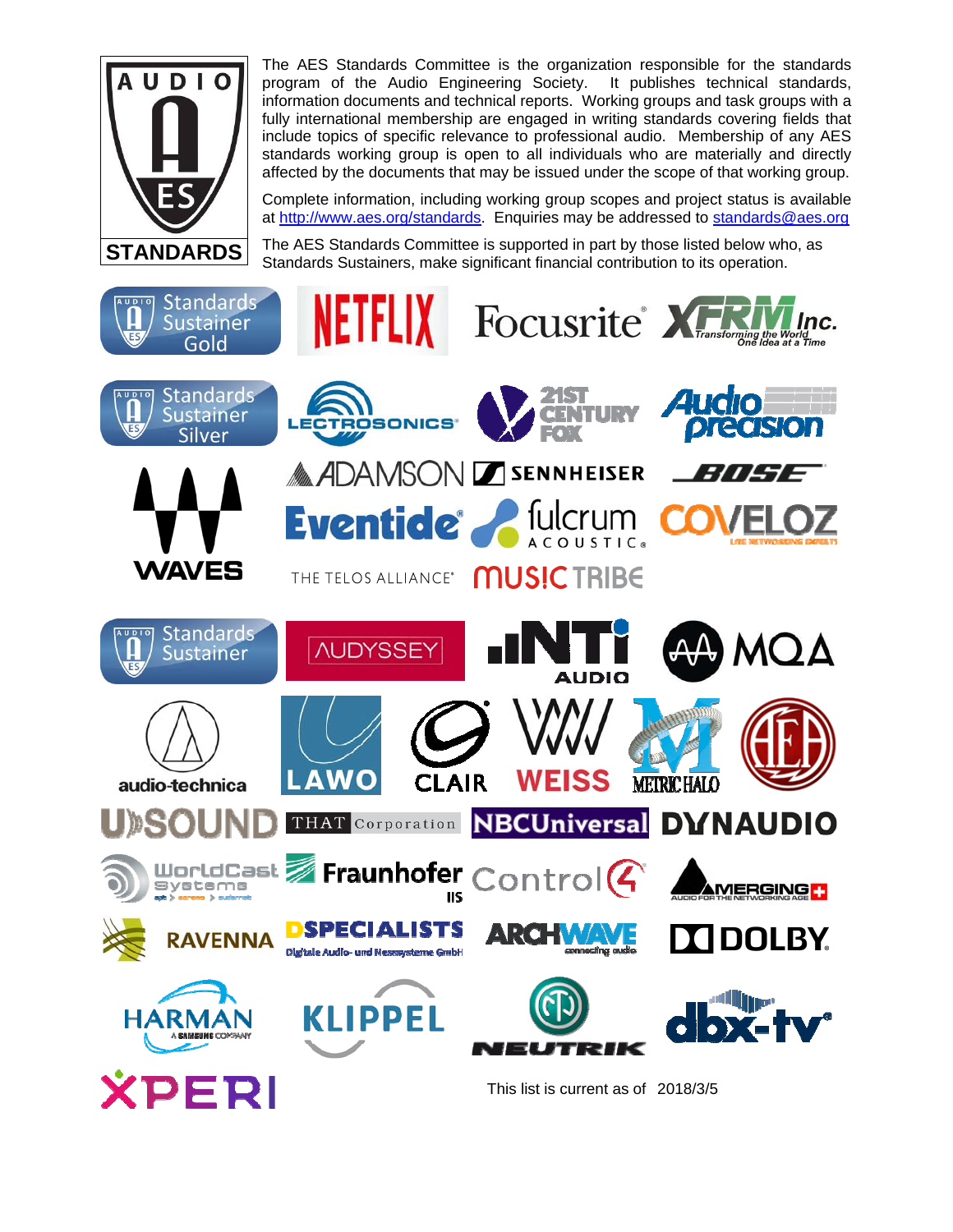# **Previously by**<br> **Preview Society, Inc.**<br> **Previews Society, Inc.**<br> **Previews Society, Inc.**<br> **Previews Society, Inc.**<br> **Previews Society.**<br> **Previews Society**<br> **Previews** Society<br> **Previews** Society<br> **Previews** Society<br> **Standards project report - Considerations for accurate peak metering of digital audio signals**

#### Published by *Audio Engineering Society, Inc.*  Copyright ©2018 by the Audio Engineering Society

#### **Abstract**

Peak meters in digital audio systems often register 'peak sample' values rather than 'true peak' levels. Such meters are simple to implement, but they do not always register the true peak value of the audio signal.

Problems occur because the actual peak values of a sampled signal usually occur between sampling instants rather than precisely at a single sampling instant. This results in several peak-sample meter anomalies, including inconsistent peak readings, unexpected overloads, and under-reading and beating of metered tones

In order to meter the maximum amplitude, or true-peak value, of a sampled signal it is necessary to 'over sample' (or 'up sample') the signal, essentially using interpolation to increase the sampling frequency of the signal and thus recreating the original signal between the existing samples.

This report discusses criteria for the design of a true-peak meter and proposes appropriate over-sampling ratios to achieve true-peak metering accuracy.

**Example 11 and CO Example 11 and CO Signals**<br> **Example 21 and CO Signals**<br> **Example 21 and CO Signals**<br> **Example 21 and 21 and 22 and 22 and 22 and 22 and 22 and 22 and 22 and 22 and 22 and 22 and 22 and 22 and 23** An AES report implies a consensus of those directly and materially affected by its provisions who have approved it as representing the views of their AESSC subcommittee but not of the AES as a whole. It is intended as a guide to aid the manufacturer, the consumer, and the general public. The existence of an AES report does not in any respect preclude anyone, whether or not he or she has approved the document, from manufacturing, marketing, purchasing, or using products, processes, or procedures not in agreement with the report. Publication does not assume any liability to any patent owner, nor does it assume any obligation whatever to parties using the report. This document is subject to periodic review and users are cautioned to obtain the latest edition.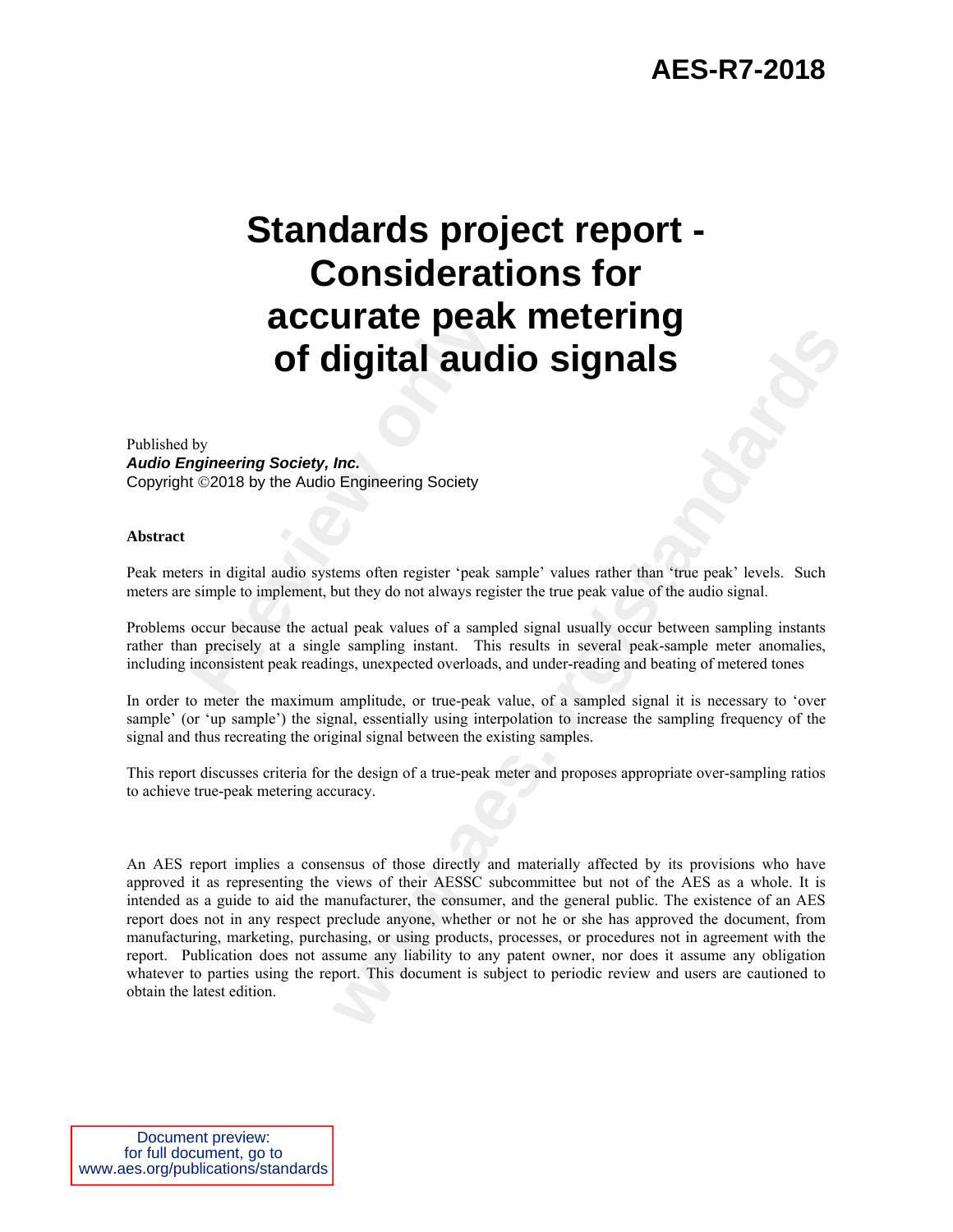#### **Foreword**

This foreword is not part of AES-R7, *Standards project report - Considerations for accurate peak metering of digital audio signals*.

This report was produced as part of AES standards project AES-X141, *Accurate measurement and indication of peak signal levels to avoid overload of digital media*, which had been set up to contribute to a liaison with ITU-R Working Party 6P, Special Rapporteur Group 3 (6P/SG3), investigating audio level metering for interchange.

0, SC-02-01 Vice Chair Ian Dennis wrote a note<br>coblems which may be encountered in implementir<br>Left CP SRG3 through our liaison and appears<br>dation. Since that time, although AES standards<br>sision and comment, the material o It all Dennis works a note on the subject of digital peak meterng, and the<br>
our liaison and appears as an appendix in the final ITU-R BS-1770<br>
our liaison and appears are appears and property in the final ITU-R BS-1770<br>
en In 2005-10, SC-02-01 Vice Chair Ian Dennis wrote a note on the subject of digital peak metering, and the various problems which may be encountered in implementing a true-peak meter. The note was communicated to ITU-R 6P SRG3 through our liaison and appears as an appendix in the final ITU-R BS-1770 recommendation. Since that time, although AES standards working group SC-02-01 has had the opportunity for discussion and comment, the material of Dennis' report remains essentially unchanged, except for minor changes for editorial style. Figures by Soeren H. Nielsen.

**Richard Cabot AES Standards Manager 2018-03-08** 

#### **Note on normative language**

In AES standards documents, sentences containing the word "shall" are requirements for compliance with the document. Sentences containing the verb "should" are strong suggestions (recommendations). Sentences giving permission use the verb "may". Sentences expressing a possibility use the verb "can".

| Document preview:                  |
|------------------------------------|
| for full document, go to           |
| www.aes.org/publications/standards |